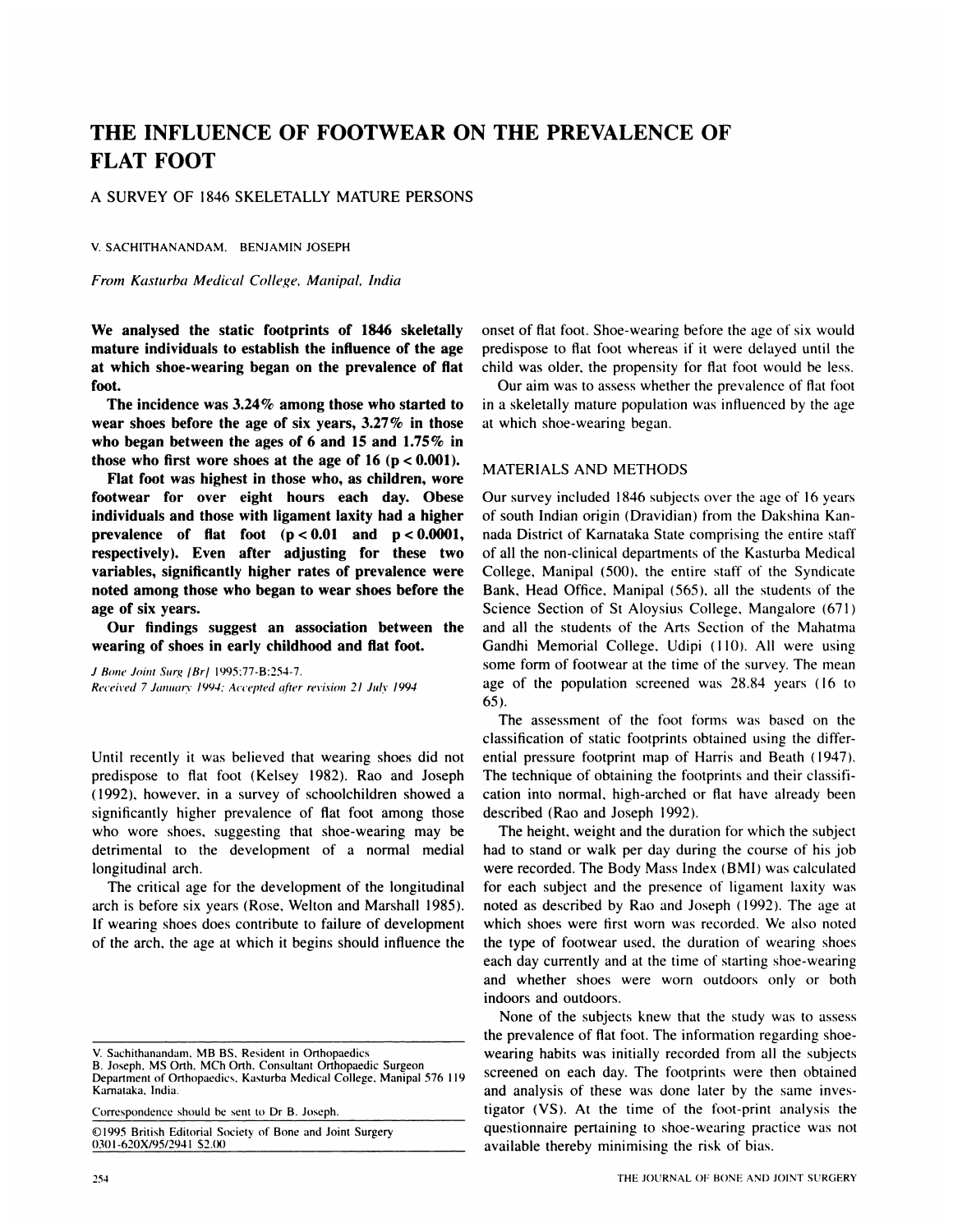Twenty-four footprints were analysed on two separate occasions, one week apart and classified by the same investigator. The results of the two assessments were com pared to measure intraobserver reliability. The difference in measurements of the arch width was plotted against the mean values of each foot. The standard deviation of the differences between the two measurements and the coefficient of repeatability (Bland and Altman 1986) were calculated.

# RESULTS

Of the 1 846 subjects screened 54 (2.9%) had flat feet, 193 *(10.5%)* had a high arch and 1599 (86.6%) had normal feet.

The prevalence of flat foot in those who started using footwear before the age of five years was 3.24% (30/926); it was 3.27% (17/520) in those who began between the ages of 6 and 15 years and  $1.75\%$  (7/400) in those who first used shoes after the age of 16 years ( $p < 0.001$ ; Table I).

The age of the subjects at the time of screening and the duration for which they had to stand or walk during their current occupation had no bearing on the prevalence of flat foot (Tables II and III).

Of the subjects who wore shoes before the age of six years those who used them for longer than eight hours each day in early childhood had a significantly higher prevalence of flat foot than those who wore them for shorter periods (p <sup>&</sup>lt; *0.05).* Subjects who wore slippers or sandals before six years of age had a lower prevalence than those who used closed-toe shoes, but this difference was not statistically significant (Tables IV and V).

Subjects with ligament laxity and obese subjects had a significantly higher prevalence of flat foot (Tables VI and VII).

All the 24 feet included in the reproducibility study were assessed as having the same footprint type (i.e., normal, flat or high-arched) on both occasions. The difference between the measurements of arch width made on the two occasions was assessed against the mean. The mean difference in measurements of arch width was 0.21 mm and the standard deviation was 2.75 mm. The coefficient of repeatability was 5.5 mm.

### **DISCUSSION**

We observed no difference in the prevalence of flat foot in the various age groups screened, indicating that significant variations in prevalence do not occur with increasing age after skeletal maturity. This is in contrast to children in whom the prevalence decreases with increasing age (Mor-Icy 1957; Rao and Joseph 1992). We did not therefore consider age to be a variable in this study.

The length of time for which the subjects stood during the course of their work had no bearing on the prevalence of flat foot, suggesting that prolonged weight-bearing is

| Age when shoes<br>first worn<br>(yr) | Footprint type |                |                  |  |  |
|--------------------------------------|----------------|----------------|------------------|--|--|
|                                      | Normal         | High arch      | <b>Flat</b> foot |  |  |
| 1 to 5 (n = 926)                     | 825 (89.10)    | 71 (7.67)      | 30(3.24)         |  |  |
| 6 to 15 (n = 520)                    | 440 (84.62)    | $63$ $(12.12)$ | 17(3.27)         |  |  |
| $> 16 (n = 400)$                     | 334 (83.50)    | 59 (14.75)     | $7(1.75)^*$      |  |  |
| * $p < 0.001$                        |                |                |                  |  |  |

**Table LI. Relationship between the age of the subjects and the type** of footprint, by number and *percentage*

| Age                   | <b>Footprint type</b> |            |                  |  |
|-----------------------|-----------------------|------------|------------------|--|
| (yr)                  | <b>Normal</b>         | High arch  | <b>Flat foot</b> |  |
| 16 to 25 (n = $945$ ) | 834 (88.25)           | 82 (8.68)  | 29(3.07)         |  |
| 26 to 35 (n = $315$ ) | 274 (86.98)           | 33 (10.48) | 8(2.54)          |  |
| 36 to 45 (n = 408)    | 346 (84.80)           | 51 (12.50) | 11(2.70)         |  |
| 46 to 55 (n = $157$ ) | 127 (80.89)           | 25 (15.92) | 5(3.18)          |  |
| $>$ 56 (n = 21)       | 18(85.71)             | 2(9.52)    | 1(4.76)          |  |

**Table III. Relationship between the duration of walking or stand**ing each day in the current job and the prevalence of flat foot, by number and *percentage*

| Duration of              | <b>Footprint type</b> |              |                  |  |
|--------------------------|-----------------------|--------------|------------------|--|
| walking/standing<br>(hr) | <b>Normal</b>         | High arch    | <b>Flat foot</b> |  |
| $< 2 (n = 801)$          | 677 (84.52)           | 101 (12.61)  | 23(2.87)         |  |
| 2 to 4 (n = 472)         | 421 (89.19)           | 37 (7.84)    | 14 (2.97)        |  |
| 4 to 6 (n = $250$ )      | 221 (88.40)           | (9.60)<br>24 | 5(2.00)          |  |
| $> 6 (n = 323)$          | 280 (86.69)           | (9.60)<br>31 | 12(3.72)         |  |

**Table IV. Relationship between the duration of wearing** shoes each day before six years of age and the prevalence of flat foot in 926 subjects, by number and *percentage*

| Use of footwear | <b>Footprint type</b> |                         |                  |  |  |
|-----------------|-----------------------|-------------------------|------------------|--|--|
| (hr/day)        | <b>Normal</b>         | High arch               | <b>Flat foot</b> |  |  |
| $< 8$ (n = 734) | 665 (90.60)           | 50(6.81)                | 19(2.59)         |  |  |
| $> 8$ (n = 192) | 161(83.85)            | $20$ (10.42) 11 (5.73)* |                  |  |  |

**Table V. Relationship between the type of footwear used before** the age of six years and the prevalence of flat foot in 926 adults, by number and *percentage*

| Type of                               | <b>Footprint type</b> |                  |                  |  |  |  |
|---------------------------------------|-----------------------|------------------|------------------|--|--|--|
| footwear                              | <b>Normal</b>         | <b>High arch</b> | <b>Flat</b> foot |  |  |  |
| Slippers and<br>sandals ( $n = 565$ ) | 501 (88.67)           | 49 (8.67)        | 15(2.65)         |  |  |  |
| Closed-toe<br>shoes $(n = 361)$       | 325(90.03)            | 21(5.82)         | 15(4.15)         |  |  |  |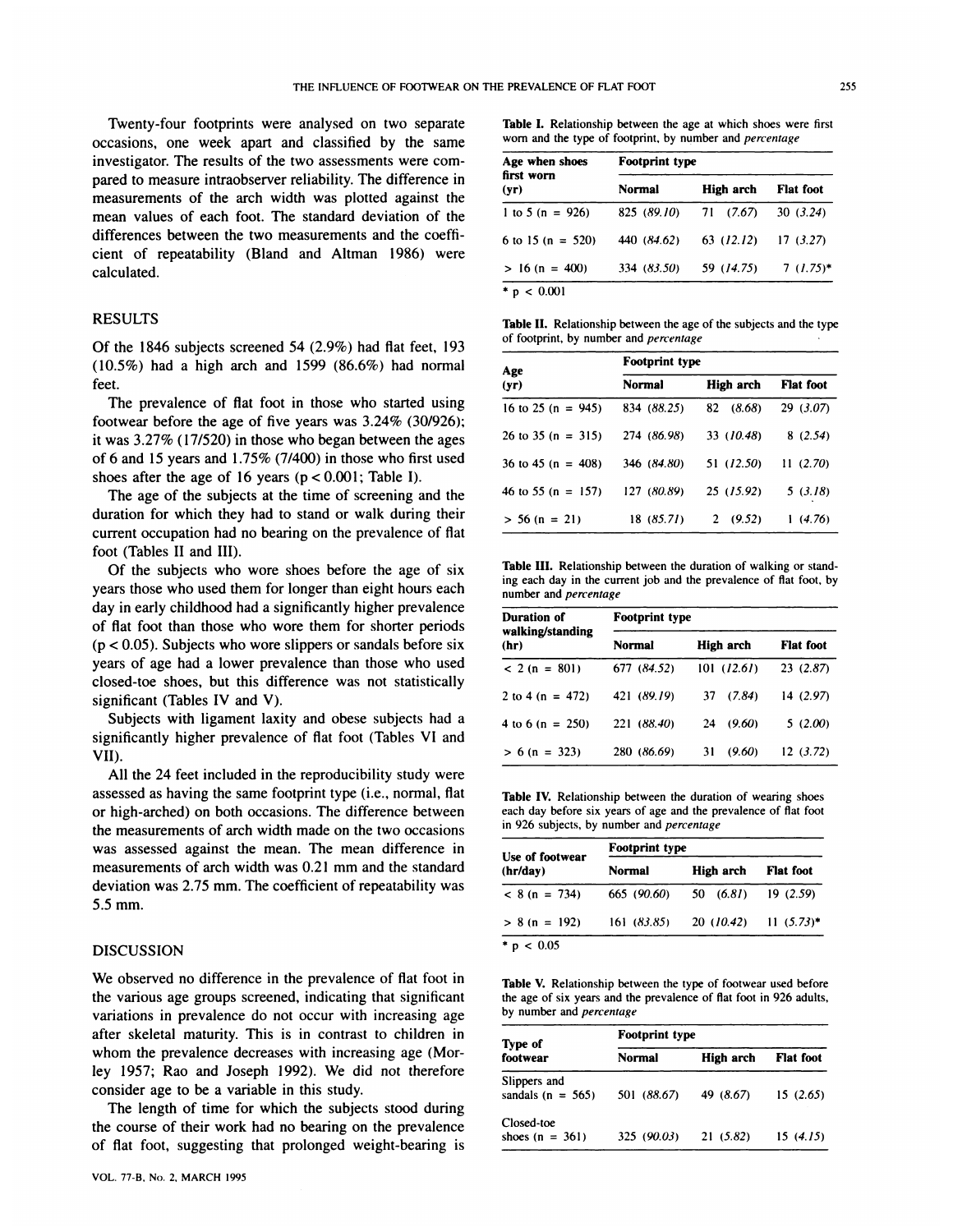**Table VI.** Relationship between lax ligaments and the prevalence of flat foot in 1846 subjects as percentage

|                                 | <b>Footprint type</b> |           |                  |  |
|---------------------------------|-----------------------|-----------|------------------|--|
|                                 | <b>Normal</b>         | High arch | <b>Flat</b> foot |  |
| Lax ligaments $(n = 113)$       | 83.19                 | 7.08      | $9.73*$          |  |
| Normal ligaments ( $n = 1733$ ) | 86.84                 | 10.68     | 2.48             |  |
| * $p < 0.0001$                  |                       |           |                  |  |

**Table VII.** Relationship between obesity and the prevalence of flatfoot in I846 subjects, as percentage

|                         | <b>Footprint type</b> |           |                  |  |  |
|-------------------------|-----------------------|-----------|------------------|--|--|
| <b>Body Mass Index*</b> | <b>Normal</b>         | High arch | <b>Flat foot</b> |  |  |
| $< 24$ (n = 1505)       | 86.44                 | 11.09     | 2.48             |  |  |
| $\geq$ 24 (n = 341)     | 87.39                 | 7.62      | 4.99+            |  |  |

\* **BMI value of a** 24 indicates obesity (Bray. Jordan and Sims 1976) t p *<sup>&</sup>lt;* 0.01

childhood. Analysis of the data after adjusting for ligament laxity and obesity confirmed this observation (Tables VIII and IX). Although a statistically significant difference was not shown among those with lax ligaments (Table VIII), the trend of the highest prevalence of flat foot and the lowest prevalence of high-arched feet among early shoe-wearers is clearly seen. Rao and Joseph (1992) noted that in children under six years there was an appreciably higher prevalence of flat foot among those who wore shoes than in those who did not. They concluded that the possible deleterious effects of shoe-wearing were active at the critical age in the development of the medial longitudinal arch in these children. These observations and the results of the present study lend further support to Rose's hypothesis (Rose et al 1985) that the critical age for development of the arch is before six years.

Rao and Joseph (1992) had observed that whenever the prevalence of flat foot was low, that of high-arched feet was high. This was also seen in the present study which suggests that factors conducive to the development of the arch

**Table VIII.** Number and *percentage* of normal, high-arched and flat feet in 1846 subjects with and without generalised ligament laxity who began to wear shoes at different ages

|                  | Age at which<br>shoes were<br>first worn<br>(yr) | <b>Footprint type</b> |               |                        |           |
|------------------|--------------------------------------------------|-----------------------|---------------|------------------------|-----------|
|                  |                                                  | Normal                | High arch     | <b>Flat foot</b>       | p value   |
| Lax ligaments    | $5 (n = 67)$                                     | 57 (85.07)            | 2(2.99)       | 8(11.94)               |           |
|                  | 6 to 15 (n = $27$ )                              | 22(81.48)             | 3(11.11)      | 2(7.41)                | <b>NS</b> |
|                  | $\geq 16$ (n = 19)                               | 15(78.95)             | 3(15.79)      | $\mathbf{1}$<br>(5.26) |           |
| Normal ligaments | $\leq$ 5 (n = 859)                               | 768 (89.41)           | $69$ $(8.03)$ | 22(2.56)               |           |
|                  | 6 to 15 (n = 493)                                | 418 (84.79)           | 60(12.17)     | 15(3.04)               | < 0.01    |
|                  | $\geq 16$ (n = 381)                              | 319(83.73)            | 56 (14.70)    | 6(1.57)                |           |

**Table IX. Number and** *percentage* of normal, high-arched and flat feet in I 846 obese and non-obese subjects who began to wear shoes at different ages

|                        | Age at which<br>shoes were<br>first worn<br>(yr) | <b>Footprint type</b> |            |                  |         |
|------------------------|--------------------------------------------------|-----------------------|------------|------------------|---------|
|                        |                                                  | <b>Normal</b>         | High arch  | <b>Flat foot</b> | p value |
| Non-obese (BMI $<$ 24) | $5 (n = 803)$                                    | 715 (89.04)           | 68 (8.46)  | 20(2.49)         |         |
|                        | 6 to 15 (n = 401)                                | 335 (83.54)           | 52 (12.97) | 14(3.49)         | 0.01    |
|                        | $\geq 16$ (n = 301)                              | 251 (83.39)           | 47(15.61)  | 3(0.99)          |         |
| Obese (BMI $\geq$ 24)  | $\leq$ 5 (n = 123)                               | 110(89.43)            | 3(2.44)    | 10(8.13)         |         |
|                        | 6 to 15 (n = 119)                                | 105(88.23)            | 11(9.24)   | 3(2.52)          | 0.05    |
|                        | $\geq 16$ (n = 99)                               | 83(83.83)             | 12(12.12)  | 4(4.04)          |         |

unlikely to cause flat foot. A higher prevalence was not observed in the older adults which indicates that it does not develop as a cumulative effect of weight-bearing.

The most important finding was the higher prevalence of flat foot among adults who began using footwear in early

lead to a low prevalence of flat foot and a high prevalence of high-arched feet and vice versa. We believe that it is **necessary to assess** the prevalence of both high-arched feet and flat feet when studying the factors which may influence the development of the medial longitudinal arch.